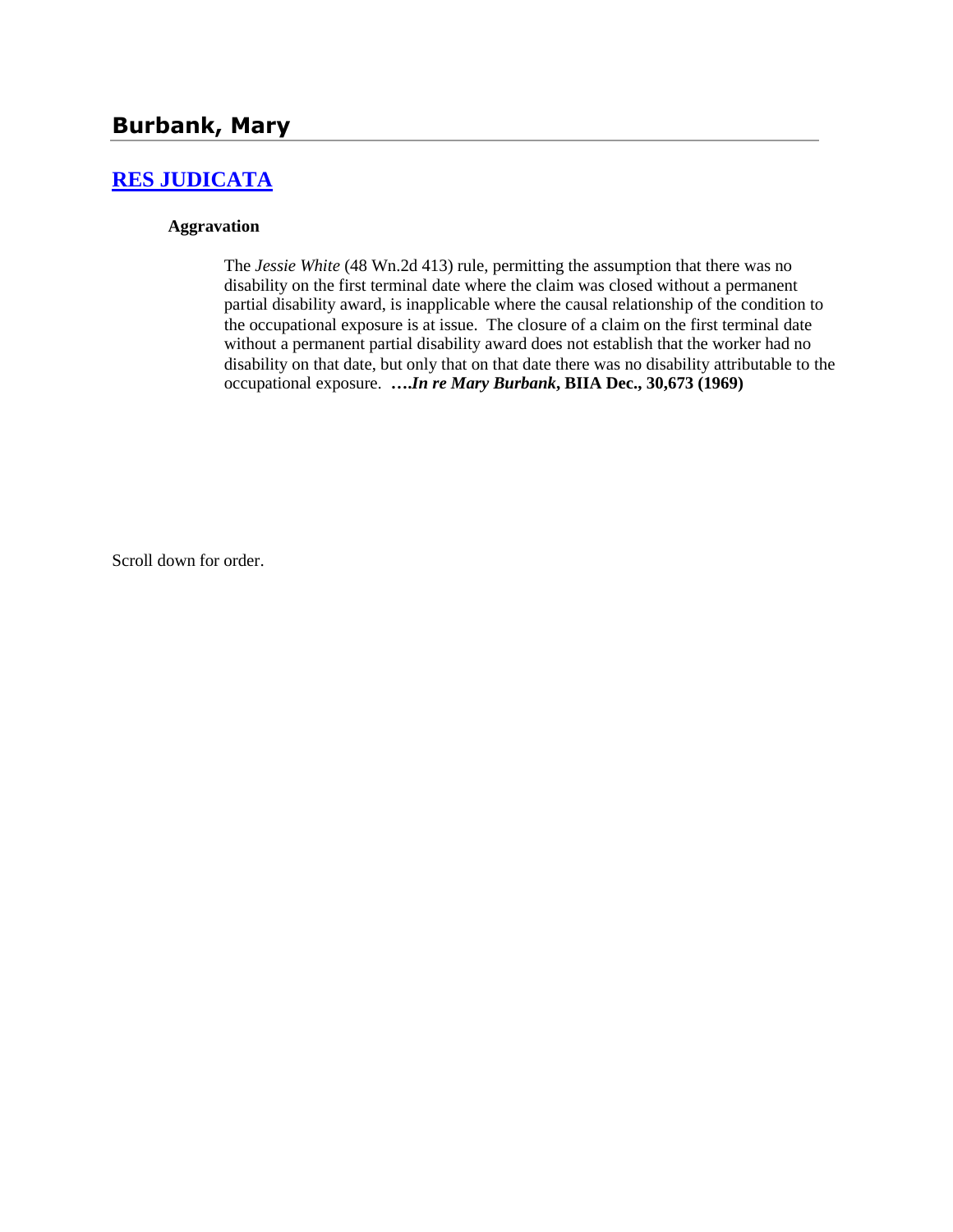#### **BEFORE THE BOARD OF INDUSTRIAL INSURANCE APPEALS STATE OF WASHINGTON**

**)**

**IN RE: MARY BURBANK ) DOCKET NO. 30,673**

**CLAIM NO. C-864385 ) DECISION AND ORDER**

APPEARANCES:

Claimant, Mary Burbank, by Walthew, Warner & Keefe, per Stephen M. Reilly, Robert H. Thompson, and Eugene Arron

Employer, Castle Industries, Inc., None

Department of Labor and Industries, by The Attorney General, per Michael Moynihan and Gerald L. Casey, Assistants

This is an appeal filed by the claimant on April 29, 1968, from an order of the Department of Labor and Industries dated April 8, 1968, which denied the claimant's application to reopen her claim for aggravation of condition. **SUSTAINED**.

## **DECISION**

This matter is before the Board for review and decision on a timely Statement of Exceptions filed by the claimant to a Proposed Decision and Order issued by a hearing examiner for this Board on March 14, 1969, in which the order of the Department dated April 8, 1968, was sustained.

The Board has reviewed the evidentiary rulings of the hearing examiner and finds that no prejudicial error was committed and said rulings are hereby affirmed.

The industrial exposure to ammonia fumes from a wet process copying machine which is at the root of this appeal, occurred in approximately October of 1961. On June 25, 1962, the claim was allowed for medical treatment only and closed without an award of permanent disability. A year and a half later, on January 21, 1964, the claimant filed an application to reopen her claim for aggravation. On June 26, 1964, this application was denied. The claimant appealed that denial to this Board which, on April28, 1967, adopted a Proposed Decision and Order which sustained the Department's order of June 26, 1964. At the same time, this order which was adopted by the Board included certain findings of fact which will be discussed later. The claimant then filed an appeal to the Superior Court from the Board order. On August28, 1967, the Superior Court appeal was dismissed with prejudice and the Board order of April 28, 1967, was affirmed. All of these appellate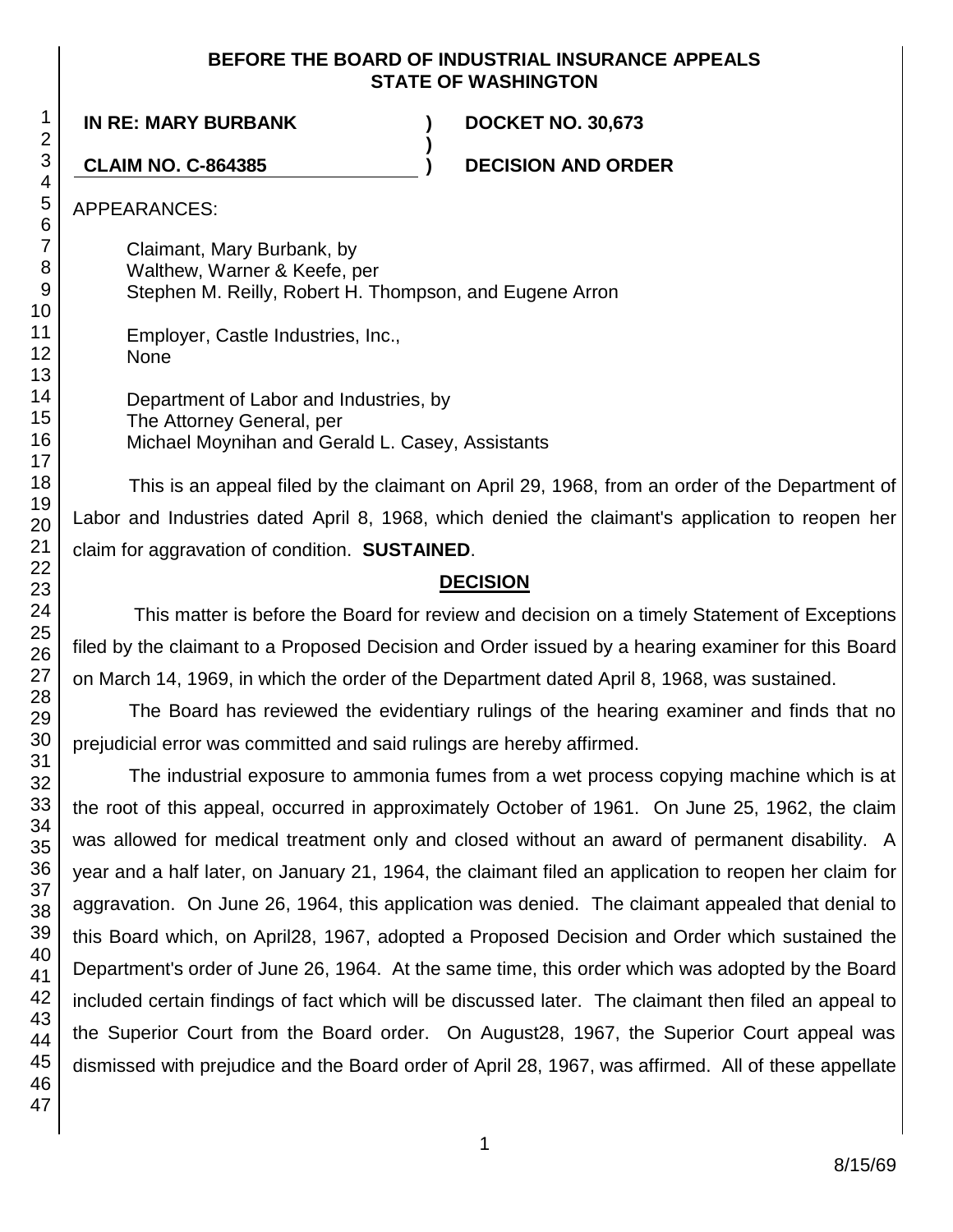proceedings were concerned with facts existing on the date of the Department order appealed from, June 26, 1964. Hyde v. Department of Labor and Industries, 46 Wn. 2d 31 (1955).

On May 29, 1967, the claimant filed an application to reopen her claim for aggravation of condition. On April 8, 1968, the Department issued an order which denied this application. This Department order of April 8, 1968, is now before us on appeal.

The question before the Board on this appeal is: did the claimant suffer an increase of permanent disability between June 26, 1964 and April 8, 1968, as a result of her exposure to ammonia fumes in October of 1961? In the case such an increase did occur, the question before the Board becomes: to what extent was the claimant permanently disabled on April 8, 1968, as a result of her exposure of October 1961?

At the outset, we note that the claimant has presented no medical testimony whatever indicating that she has any permanent organic disability as a result of her industrial exposure. The only medical witness she presented was Dr. Richard B. Jarvis, a psychiatrist, who saw her on only one occasion and did not perform a physical examination upon her. Dr. Daniel R. Kohli, who testified on behalf of the Department, is a specialist in psychosomatic medicine. He performed a physical examination on the claimant but found no organic disorder. Thus, we are concerned here purely with psychological difficulties, difficulties of the mind, not the body.

The claimant contends on her appeal and in her exceptions to the Proposed Decision and Order previously issued herein, that from a psychiatric standpoint she was permanently and totally disabled on June 26, 1964, as a result of her October 1961 exposure to ammonia fumes. In the course of her testimony, she described in minute detail a great number of conditions from which she suffers subsequent to her exposure in 1961. These include aches and pains in various portions of her anatomy, as well as reactions to a variety of odors with the emphasis on ammonia, and reaction to foods, various household chemical compounds, and many different and varied chemicals normally encountered in her daily life. These included but were not limited to hair preparations, cosmetics, cigarette smoke. She conceived that poisons were going to her thyroid. She felt she had lost stamina, and in the spring of 1962 conceived that her hair was falling out in very drastic amounts. She says she has a very bad reaction from any kind of drug. She has turned to herbs for relief. She has received chiropractic treatment and has placed herself on a strict dietary regimen. Although the foregoing statement does not exhaust the symptomatology the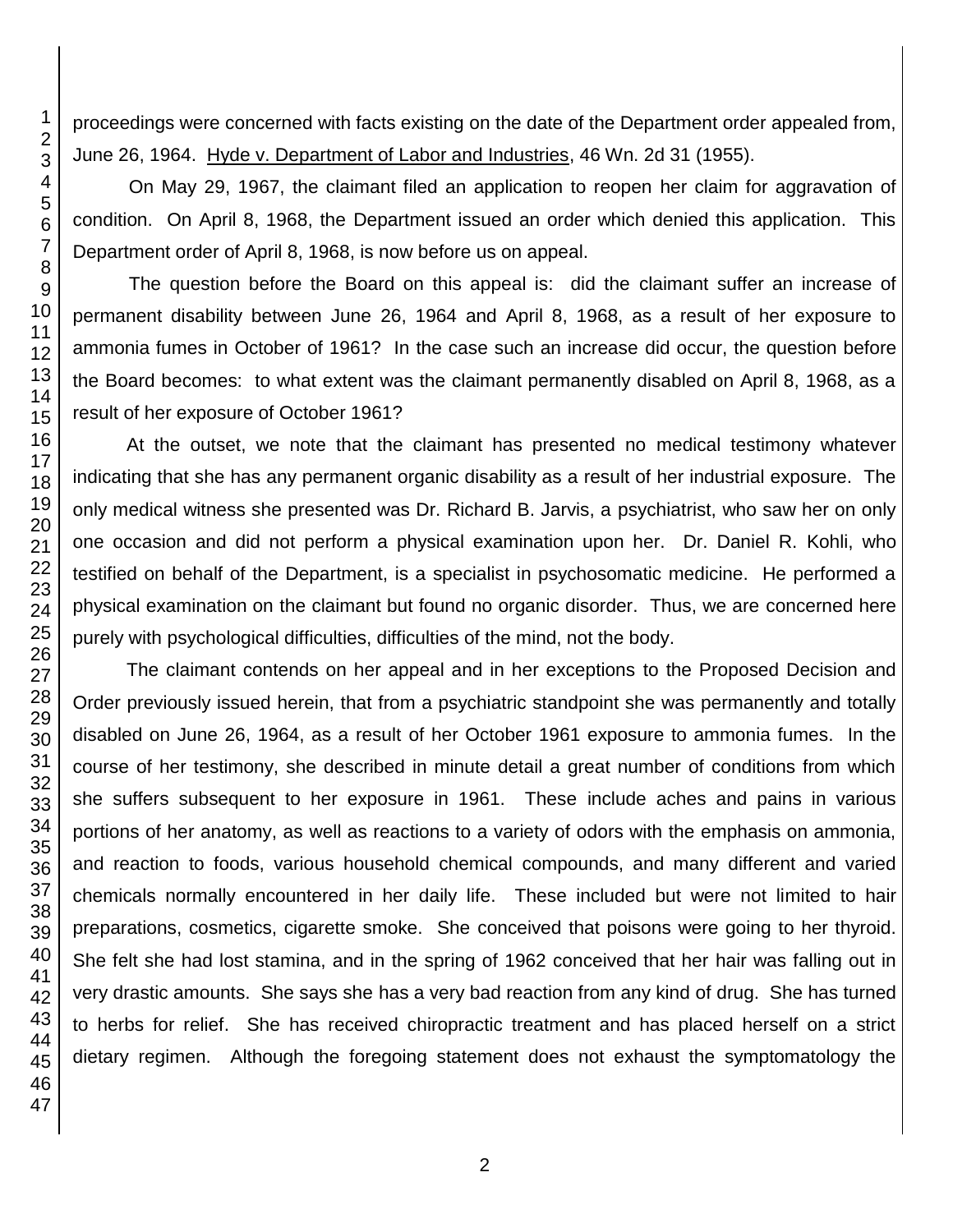claimant attributes to her industrial exposure, it does provide a rough picture of the diversity of her complaints.

During the course of her examination before this Board, she stated that her problems existed in some measure in 1962 and 1964, only they have been growing progressively worse.

Dr. Richard B. Jarvis examined the claimant on only one occasion. He stated that he was not able to determine positively whether the claimant should be diagnosed as being in a paranoid state or as having true paranoia. He thought the claimant's problem lay somewhere between a paranoid state and true paranoia. She is delusional, but the rest of her personality appears to be remarkably intact. Dr. Jarvis stated that in his opinion the mental illness creates an impairment which does not permit the claimant to seek, gain, and hold substantial gainful employment. This he considered a permanent condition.

In the matter of causal relation between the industrial exposure and the claimant's medical condition, Dr. Jarvis stated: "It is my opinion that the industrial exposure played a part only in the sense that it provided the topical material for the delusional system which I detected." He further stated, when asked if people such as the claimant were able to function adequately if they were not exposed to some focusing event, that "if these people have a diagnosable paranoid state or true paranoia regardless of whether one can detect a topical event, they are impaired in their function." The effect of the focusing event (in this case the industrial exposure) is that "it allows for closer organization of the delusional system, a more voluble and vociferous protestation of the case."

It is interesting to note that in the matter of causal relationship, Dr. Jarvis stated that he "didn't see causal connection in the sense that I usually understand it in industrial injury cases, I'm speaking here of the medical definition of causal connection, there may be a different -- it may be different in the law, the law is not my business." We have been unable to find any legal authority for the proposition that causal relationship in the medical sense is any different from causal relationship in the legal sense in matters of this kind.

The only medical evidence in the record before this Board of organic changes that may have come about as a result of the claimant's emotional state is that of Dr. Daniel R. Kohli. He observed none of the physical symptoms claimed by the claimant. All of his tests, including laboratory tests, were normal. He found no evidence whatever of organic disease process. He testified that if the claimant were motivated, she could certainly perform gainful employment. He stated that if she had not had this exposure at work, she would have attributed her problems to something else. He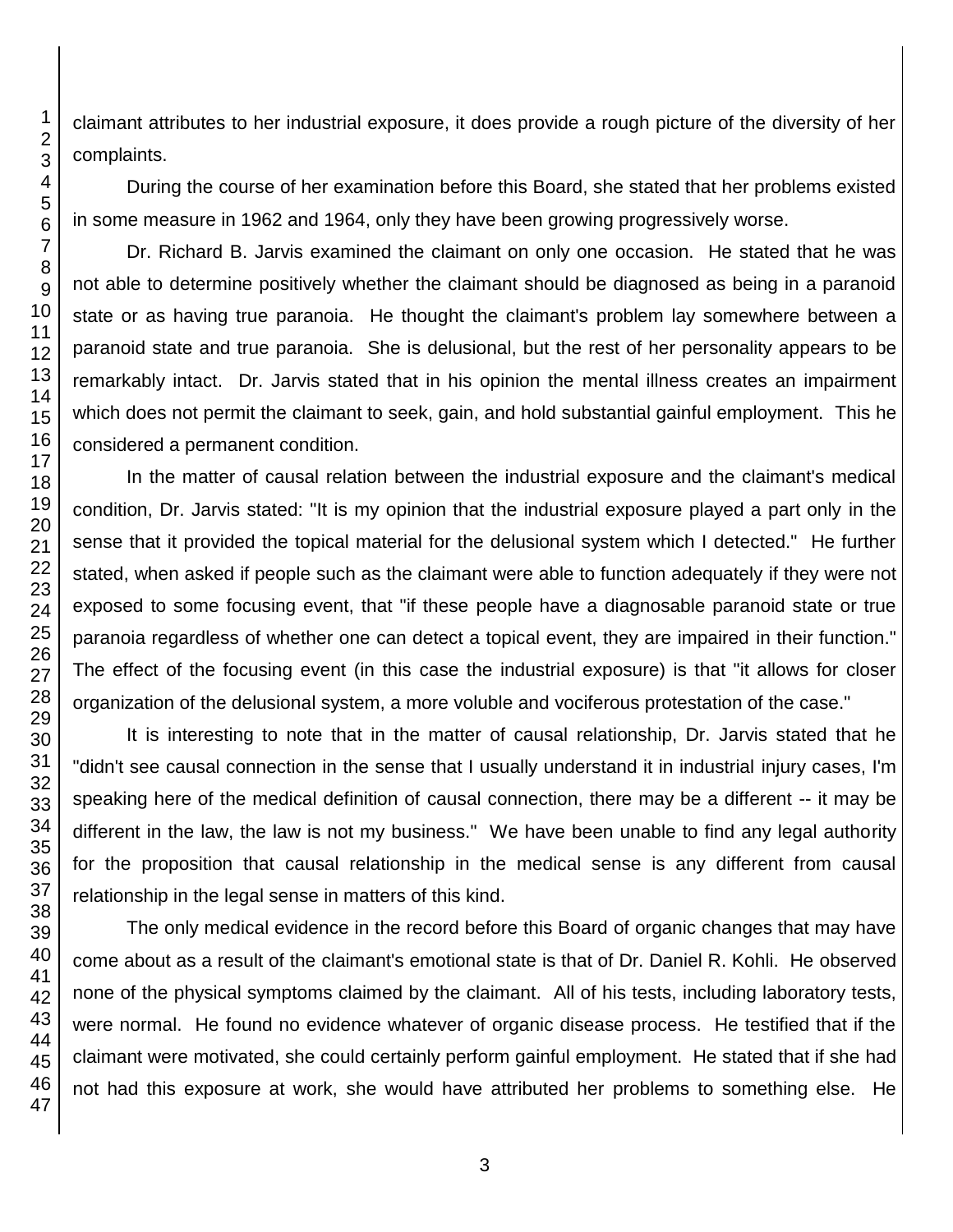thought that between 1964 and 1968, the claimant's emotional component had worsened in that on the latter date she believed it more that she was suffering the residuals of her exposure of October, 1961. Dr. Kohli had seen the claimant on May 21, 1964, and also on March 12, 1968, within a few months of both terminal dates herein.

The foremost question before the Board on this appeal concerns the effect of the order of this Board dated April 28, 1967, which adopted a Proposed Decision and Order issued by a hearing examiner for this Board on December 12, 1966 (later appealed to and dismissed by the Superior Court on September 28, 1967). The order adopted by the Board made the following relevant findings of fact:

- "3. The medical evidence in the record does not show that the claimant's condition, attributable to her exposure to ammonia fumes prior to June, 1962, worsened between June 25, 1962, and June 26, 1964.
- 4. When her application to reopen her claim was denied on June 26, 1964, the claimant's condition was fixed, in that no treatment therefor was indicated, and she had no permanent disability as a result of her exposure." (Emphasis added)

Our Supreme Court stated in LeBire v. Department of Labor and Industries, 14 Wn. 2d 407 (1942):

> "It is now the settled rule in this state that an order or judgment of the department resting upon a finding, or findings, of fact becomes a complete and final adjudication, binding upon both the department and the claimant unless such action of the department is set aside upon appeal or is vacated for fraud or something of like nature. [Citing cases]"

That the claimant had an emotional problem in 1964, of the same nature as that she had in 1968, is clear from the testimony of both Dr. Jarvis and Dr. Kohli. That whatever disabling effects she suffered by reason of her emotional condition in 1964 is not causally related to her industrial injury of 1961, when she breathed the ammonia fumes from the wet process copying machine, is established as a matter of law by the judicial procedures undertaken subsequent to the Department order of February 13, 1964. The time for establishing a causal connection between the claimant's emotional difficulties of 1964 and her industrial exposure in 1961 was at the judicial proceedings following the Department order of February 13, 1964. That issue cannot be relitigated here at this time.

1 2 3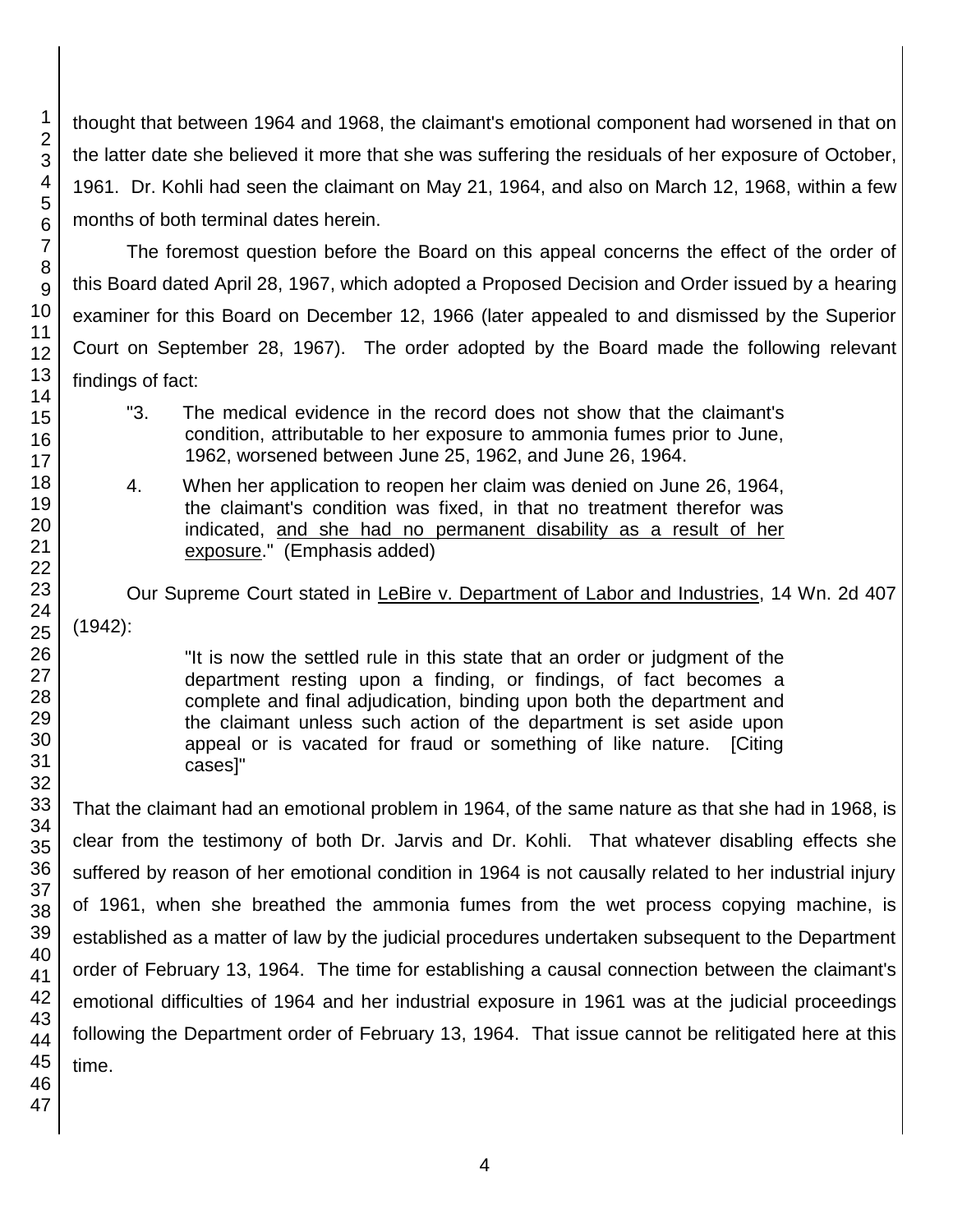An attempt was made at the hearings in this matter to rejuvenate the question of causal relation between the claimant's emotional condition of 1964 and her exposure to ammonia fumes in 1961 by the use of questions designed to bring this case within the rule of the Jessie White case (White v. Department of Labor and Industries, 48 Wn. 2d 413 [1956]). The rule is that where there has been no appeal taken from a Department order closing a claim it becomes res judicata as to the extent of injury at the time of closing order, but not res judicata as to subsequent aggravation.

Having discovered from Dr. Jarvis that he did not think there was a causal relation between the claimant's condition in 1968 and her industrial exposure of 1961 in the medical sense, the claimant's attorney asked Dr. Jarvis:

- "Q [By Mr. Arron] Doctor, if you were to assume that she had no disability in June of 1964, at least upon your observations and diagnosis of this woman, in your opinion was there any aggravation of her condition between June of '64 and April of '68?
- A [By Dr. Jarvis] Assuming no disability in 1964, I would be of the opinion that her condition had become almost immeasurably worse in the four and a half ensuing years." (Emphasis added)

Actually, Dr. Jarvis was asked to assume a state of facts for which this record provides no foundation whatever and the rule of the Jessie White case does not create it. That the claimant had her "condition" in 1964 (and before her injury, for that matter) is clear from all of the medical testimony, including that of Dr. Jarvis. That she had no disability in 1964 is not established, only that she had no disability attributable to the exposure of 1961. The rule of the Jessie White case functions when causal relation is not in issue. Under the facts obtaining in the present case, if the condition the claimant had in 1964 worsened between 1964 and 1968, this is a worsening of a condition causally unrelated to her industrial injury of 1961. Stated another way, in 1964, there was no condition attributable to the industrial injury subject to aggravation.

It is not to be inferred from the above that this Board believes the claimant's emotional condition, whether or not attributable to her industrial injury, has been aggravated. We do not. The essence of the medical testimony on this issue has been set forth above. The only element of worsening appears to be that in the interim period between 1964 and 1968 the claimant has become more "focused" upon her emotional problems (there being no medical evidence she suffers any psychosomatic organic problem) and that she was more convinced that she was suffering from disabling conditions attributable to her exposure in 1968 than she had been in 1964. Even if we were to reject the mandate of the Supreme Court that a claim for aggravation cannot be sustained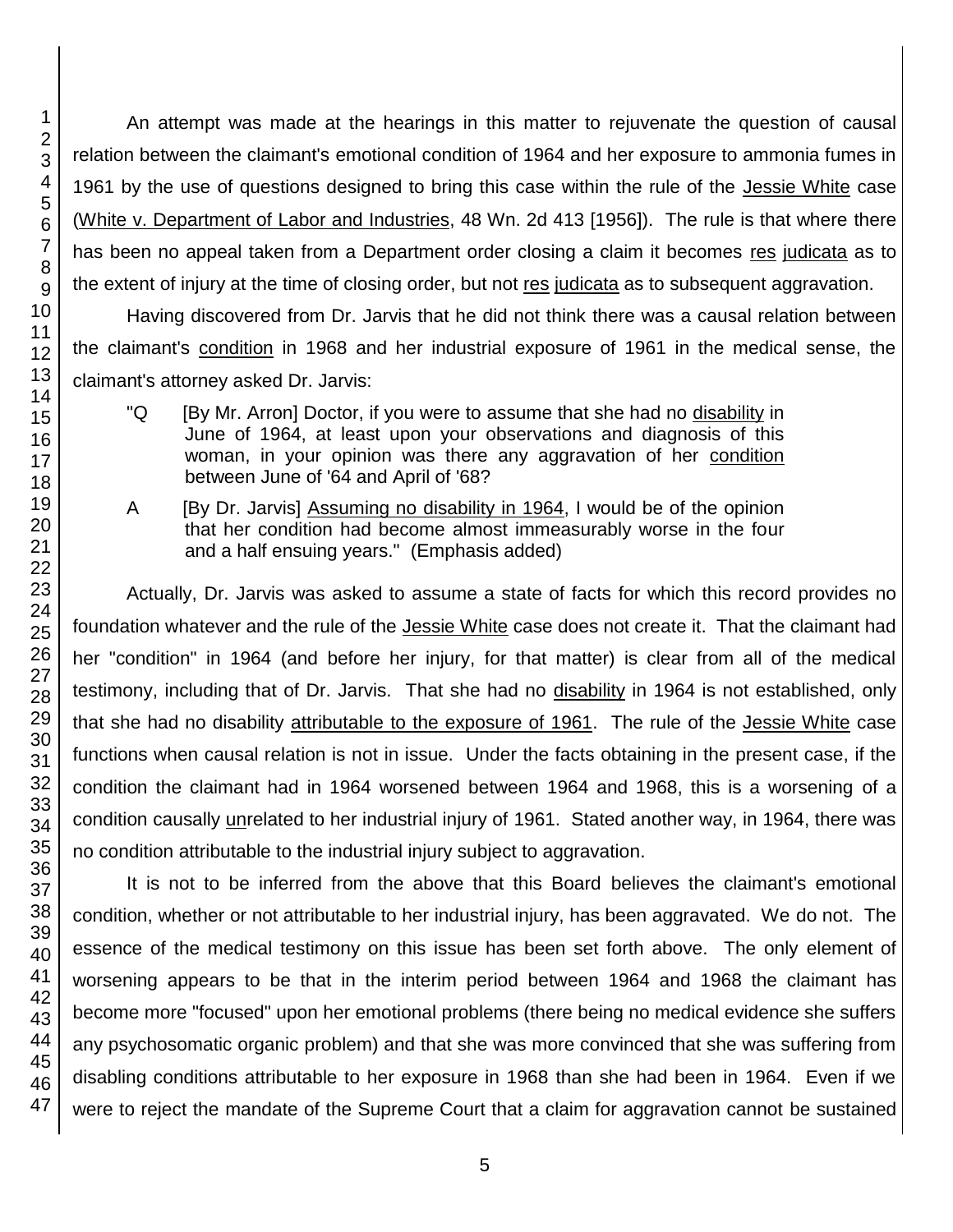where it is based upon subjective symptoms alone (Moses v. Department of Labor and Industries, 44 Wn. 2d 511 [1954], Karlson v. Department of Labor and Industries, 26 Wn. 2d 310, 329, and cases cited therein [1946]), we are unable to accept that "focusing" is a worsening of the claimant's emotional problems. That the claimant suffered from a disabling emotional problem prior to her industrial injury has been testified to by Dr. Jarvis. The terms "focusing" and "she believed it more" imply a reorientation of this pre-existing problem, not an increase in the problem.

Conspicuously absent is opinion testimony by Dr. Jarvis or Dr. Kohli concerning the claimant's capacity to perform full-time gainful work in 1964. Some doubt naturally arises that she was capable of work at that time in view of her severe emotional problems of 1964. Thus, a real question of proximate cause of whatever disability the claimant had in 1968 arises. Due to the premises upon which this decision is founded, however, we need not explore that matter further.

For the reasons above set forth, we conclude that the claimant has failed to establish the incorrectness of the Department order of April 8, 1968, and we must sustain that order.

## **FINDINGS OF FACT**

Based on the record made at the hearings held in this matter, this Board finds:

- 1. The claimant sustained an occupational exposure to chemical fumes from a wet process copying machine in October of 1961 while in the course of employment with Castle Industries, Inc. Her claim was at first rejected, but thereafter allowed on June 25, 1962, and closed at that time with no permanent partial disability award. On January 21, 1964, the claimant filed an application to reopen her claim on the ground of aggravation of her condition. On June 26, 1964, the Department entered an order adhering to its prior order of February 13, 1964, which denied her application to reopen her claim. On September 23, 1964, the claimant appealed to this Board. After a hearing before the Board, the examiner, on December 12, 1966, entered a proposed order sustaining the Department. On April 28, 1967, the Board adopted the examiner's order. (See Finding No. 2, infra.) The claimant appealed to the Superior Court, but this was dismissed with prejudice by an order dated August 28, 1967 (Snohomish County Superior Court, Cause No. 90510).
- 2. The Decision and Order of the Board of Industrial Insurance Appeals dated April 28, 1967, adopting the findings and conclusions of the Proposed Decision and Order dated December 12, 1966 (see Finding No. 1, supra, for the subsequent judicial proceedings), found: " . . . . .
	- 3. The medical evidence in the record does not show that the claimant's condition, attributable to her exposure to ammonia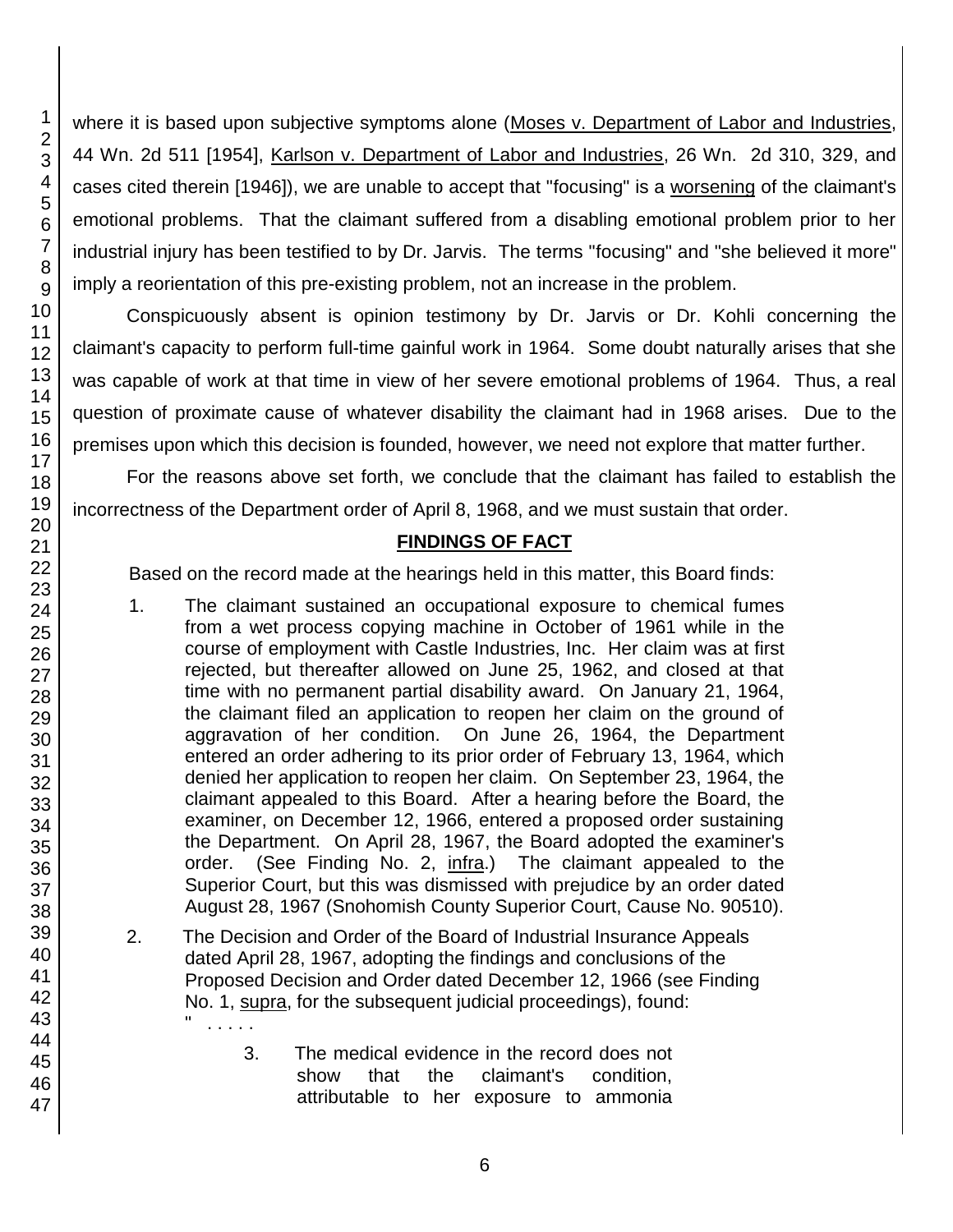fumes prior to June, 1962, worsened between June 25, 1962, and June 26, 1964.

- 4. When her application to reopen her claim was denied on June 26, 1964, the claimant's condition was fixed, in that no treatment therefor was indicated and she had no permanent disability as a result of her exposure."
- 3. On May 29, 1967, the claimant filed an application to reopen her claim for aggravation of condition. On January 4, 1968, the Department issued an order denying the application. On January 26, 1968, the claimant appealed to this Board. On February 14, 1968, there was a Department order holding the Department order of January 4, 1968, in abeyance. On April 8, 1968, the Department entered an order adhering to the order of January 4, 1968. On April 28, 1968, the claimant appealed to this Board and on May 10, 1968, the Board granted the appeal and assigned it Docket No. 30,673.
- 4. Appellate proceedings were conducted before the Board of Industrial Insurance Appeals and on March 14, 1969, a hearing examiner for this Board entered a Proposed Decision and Order in connection with this appeal. Thereafter, within the period of time provided by law, exceptions were filed and the case referred to the Board for review as provided by RCW 51.52.106.
- 5. On and before June 26, 1964, the claimant herein suffered from a manifest and disabling emotional and psychiatric condition manifested by symptomatology of, but not limited to, a fixated idea that she was suffering from the effects of exposure to various ordinary farm, household, and cosmetic products including facial cosmetics, sprays used in farming, hair preparations, and cleansing compounds. Furthermore, she was fixated on the idea that certain foods were causing her internal problems, that her hair was falling out, that her skin was changing color, that she had epilepsy, that she suffered from liver dysfunction, and various and sundry other physical problems. Furthermore, she was fixated upon the idea that all of these problems were in some way connected to her exposure to fumes from an office copying machine in October of 1961.
- 6. On June 26, 1964, the claimant did not suffer from any physical condition of an organic nature attributable to her industrial exposure of October, 1961.
- 7. On April 8, 1968, the claimant herein was not suffering from any physical condition of an organic nature attributable to her industrial exposure of October, 1961.